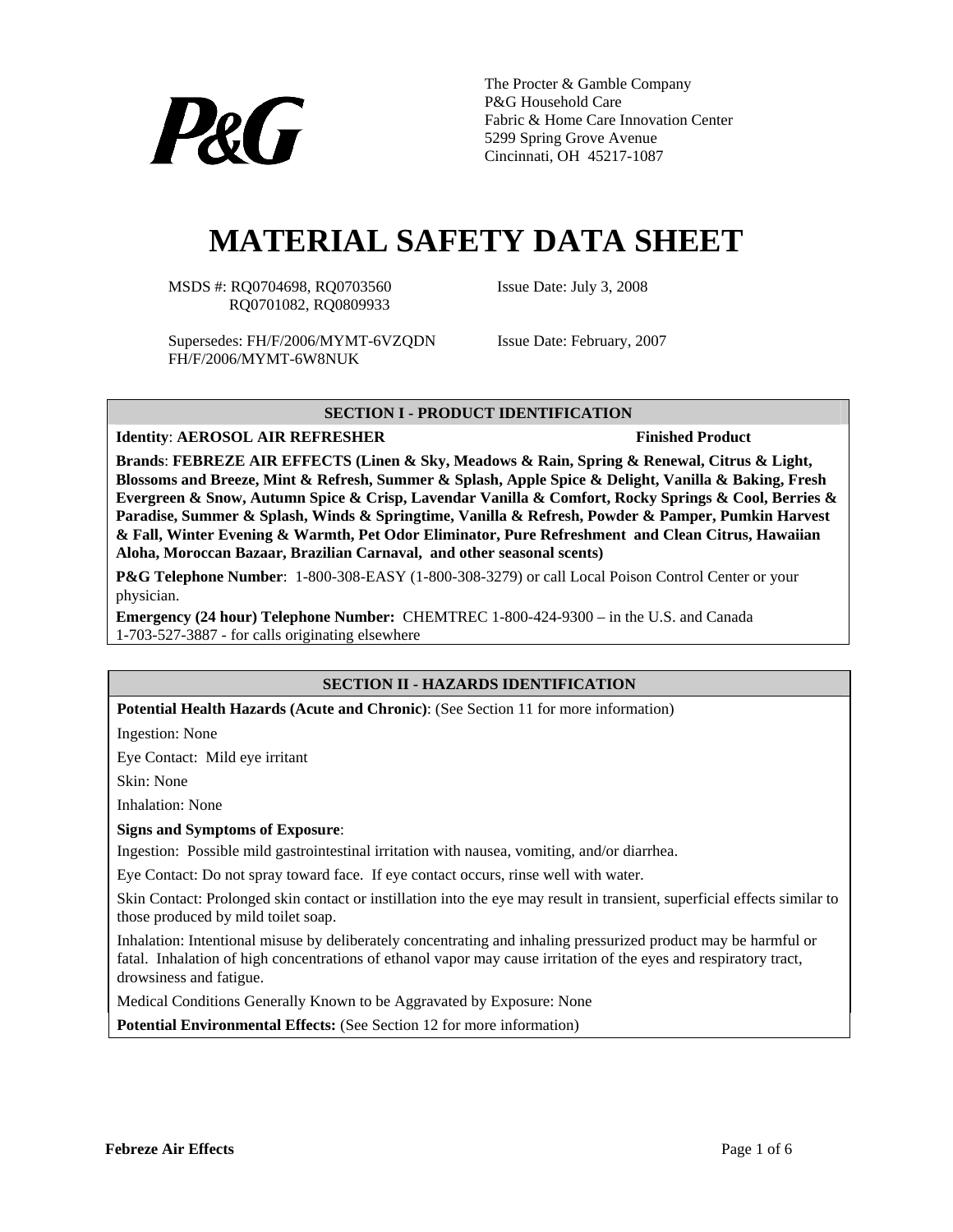#### **SECTION III - COMPOSITION AND INGREDIENTS**

| Ingredients/Chemical Name: Water, alcohol, odor eliminator derived from corn, fragrance, non-flammable natural |                    |               |                          |                       |  |
|----------------------------------------------------------------------------------------------------------------|--------------------|---------------|--------------------------|-----------------------|--|
| propellant, quality control ingredients. Contents under pressure with nitrogen.                                |                    |               |                          |                       |  |
| Hazardous Ingredients as defined by OSHA, 29 CFR 1910.1200. and/or WHMIS under the HPA:                        |                    |               |                          |                       |  |
| <b>Chemical Name</b>                                                                                           | <b>Common Name</b> | CAS No.       | Composition              | LD50/LC50             |  |
| Ethanol                                                                                                        | Alcohol            | $64 - 17 - 5$ | <u>Range</u><br>$3 - 7%$ | 7.06 $g/kg$ rat, oral |  |
|                                                                                                                |                    |               |                          |                       |  |

#### **SECTION IV – FIRST AID INFORMATION**

#### **First Aid Procedures**:

Ingestion: Dilute with fluids and treat symptomatically.

Eye Contact: Rinse well with water for at least 15 minutes.

Skin Contact: Rinse with water.

Inhalation: Remove to fresh air.

**Note to Physician:** (if applicable)

**Other**: Consumer product package has the following precautionary statement:

**US Product Package:** 

FRONT PANEL: **CAUTION: CONTENTS UNDER PRESSURE**. Read back panel carefully.

BACK PANEL: **CAUTION:** Intentional misuse by deliberately concentrating and inhaling pressurized product may be harmful or fatal. **KEEP OUT OF REACH OF CHILDREN.** Do not spray towards face. If eye contact occurs, rinse well with water. If irritation persists, get medical attention. Do not expose to heat or open flame or store at room temperatures above 120F. Dispose properly. Do not puncture of incinerate container.

#### **Canadian Product Package:**

FRONT PANEL: CAUTION: CONTENTS UNDER PRESSURE.

BACK PANEL: **CAUTION:** CONTAINER MAY EXPLODE IF HEATED. Do not puncture. Do not burn. Store away from heat. Some hard surfaces may become damp when sprayed. Avoid slips or falls. **KEEP OUT OF REACH OF CHILDREN.** Do not spray towards face. If eye contact occurs, rinse well with water.

#### **SECTION V - FIRE FIGHTING INFORMATION**

**Flash Point (Method Used)**: 125-140°F (cc)/ 51.66- 60°C Althought this product has a flashpoint below 200°F (closed cup), it is an aqueous solution ( >50% water) that does **not** sustain combustion.

Aerosol was tested per the appropriate tests in the UN Manual of Tests and Criteria to classify as Aerosols 2.2.

**Flammable Properties:** Mixture and propellant are not flammable.

Upper Flammable Limit: N/A

Lower Flammable Limit: N/A

**Explosive Limits:** UEL: N/A LEL: N/A

**Auto-ignition Temperature: N/K** 

**Hazardous Combustion Products: N/K** 

**Explosion Data (Sensitivity to Mechanical Impact): N/A** 

**Explosion Data (Sensitivity to Static Discharge): N/A** 

#### **Extinguishing Media**:

Suitable:  $CO<sub>2</sub>$ , water or dry chemical may be used.

Unsuitable: N/K

#### **Protection of Firefighters**:

Specific Hazards Arising from the Material: N/K

Protective Equipment and Precautions for Firefighters: Normal fire-fighting gear.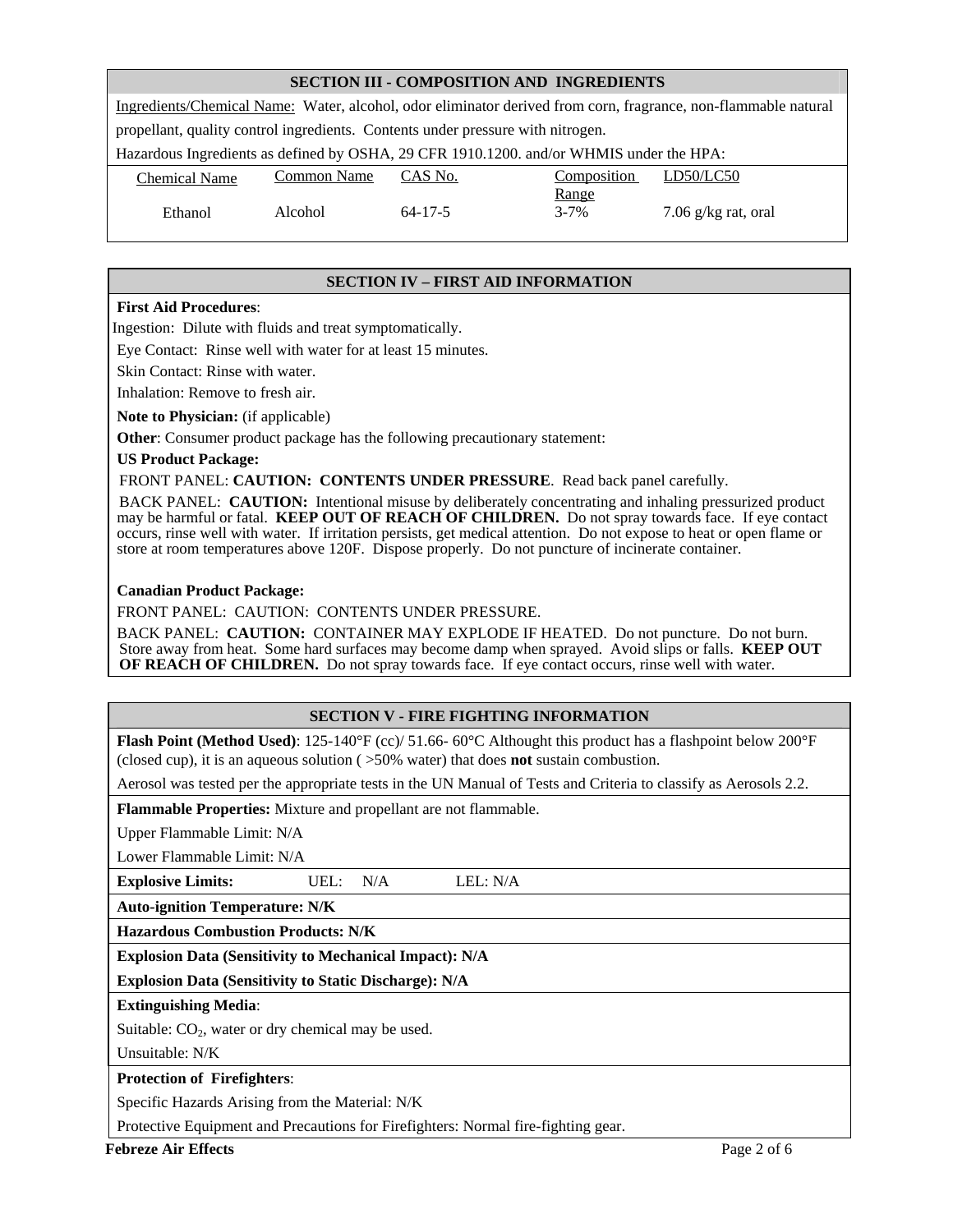#### **SECTION VI - ACCIDENTAL RELEASE MEASURES**

**Personal Precautions:** None

**Environmental Precautions:** Disposal is to be performed in compliance with federal, state/provincial and local regulations. Aerosol cans, when disposed as waste, are regulated as D003 reactive hazardous waste in some US states because of their potential to explode when heated. Check with your State/provincial environmental agency for guidance. Do not landfill liquid. Incinerate all expelled liquid.

**Methods for Containment:** Use water spray to dilute and/or wash away spills to avoid exposure and to protect persons working to stop/repair leak. Any spills are to be prevented from entering waterways. Sorbents may be used.

**Methods for Cleanup:** For individual cans, expel liquid, collect, incinerate, puncture container and send as scrap metal for recycling.

**Other Information**: (if applicable): N/A

## **SECTION VII – HANDLING AND STORAGE**

#### **Precautions For Safe Handling**

**For Household Setting:** Keep out of reach of children.Do not expose to heat or open flame or store at room temperatures above 120F. Dispose properly. Do not puncture or incinerate container.

**For Non – Household Setting:** Avoid puncturing or otherwise damaging aerosol containers and packaging when using forklifts or other material handling equipment.

**Conditions for Safe Storage:** Do not expose to heat or flame.

**For Household Setting:** Pressurized container. Store at room temperature. Do not expose to temperatures above 43°C / 110°F.

**For Non-Household Use:** Pressurized container. Store at room temperature. Do not expose to temperatures above 43°C / 110°F. Store in accordance with local requirements for Aerosol Level 1 products.

## **SECTION VIII - EXPOSURE CONTROLS / PERSONAL PROTECTION**

**Exposure Guidelines:** 

Ethanol (CAS# 64-17-5) ACGIH-TLV 1000 ppm OSHA Z-1 PEL 1000 ppm

**Engineering Controls:** N/A

#### **Personal Protective Equipment (PPE):**

Eye/Face Protection: None required for normal consumer use.

*Industrial setting*: If a splash of solution is likely, chemical goggles may be needed.

Skin Protection: None required for normal consumer use.

*Industrial setting*: Minimize skin contact with protective gloves (rubber or neoprene).

Respiratory Protection: None required with normal consumer use.

*Industrial setting*: Use ventilation to minimize exposure to vapor or mist (ethanol).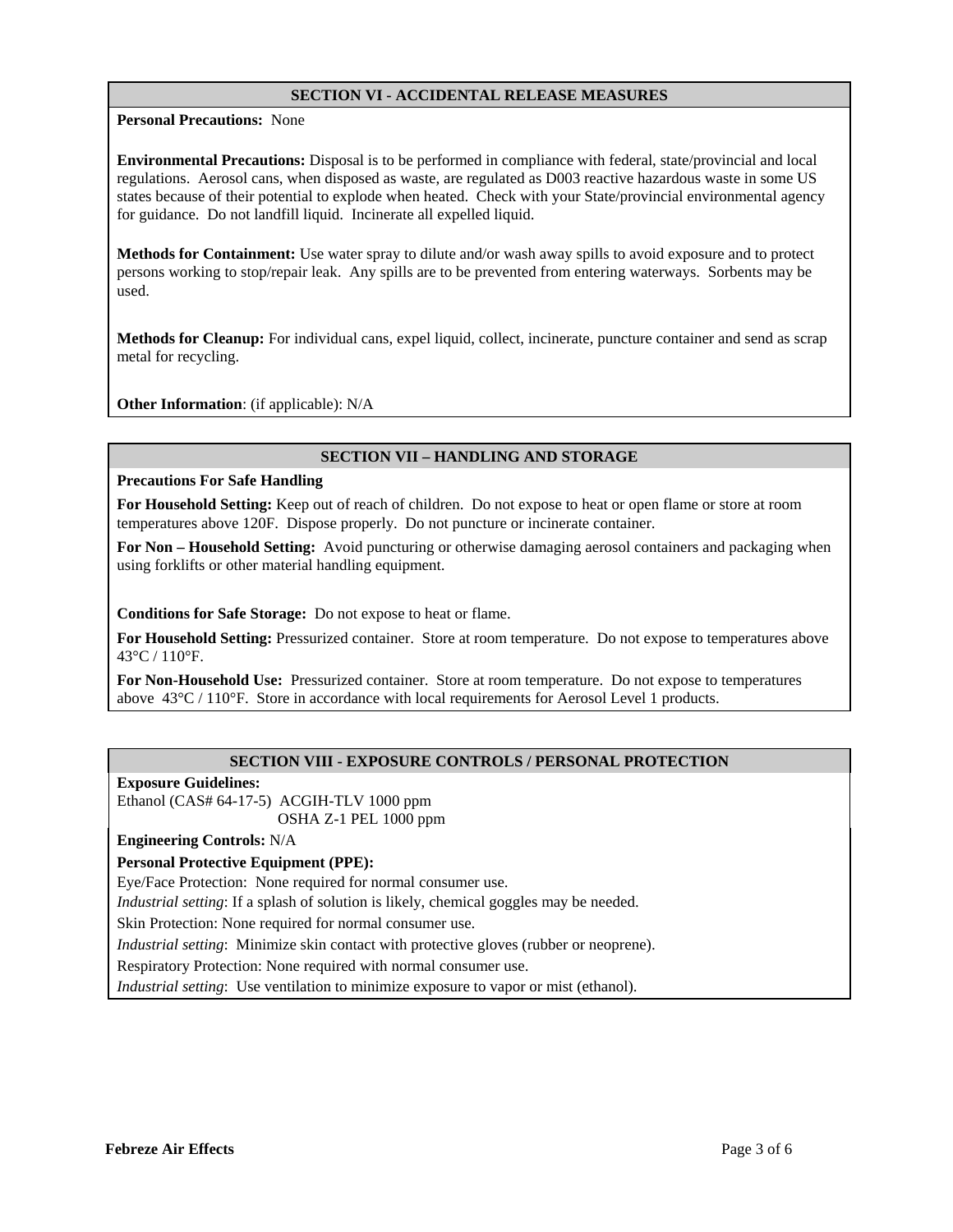#### **SECTION IX - PHYSICAL AND CHEMICAL PROPERTIES**

| Appearance (color, physical form, shape):<br>Clear liquid. | <b>Flash Point (Method Used):</b> 125-140°F (cc)/ 51.66-60°C.<br>Althought this product has a flashpoint below 200°F (closed<br>cup), it is an aqueous solution ( $>50\%$ water) that does <b>not</b><br>sustain combustion. |
|------------------------------------------------------------|------------------------------------------------------------------------------------------------------------------------------------------------------------------------------------------------------------------------------|
|                                                            | Aerosol was tested per the appropriate tests in the UN Manual<br>of Tests and Criteria to classify as Aerosols 2.2.                                                                                                          |
| <b>Odor:</b> Perfume                                       | <b>Solubility in Water: Soluble</b>                                                                                                                                                                                          |
| <b>Odor Threshold:</b> N/A                                 | <b>Decomposition Temperature: N/A</b>                                                                                                                                                                                        |
| <b>Physical State:</b> liquid                              | Evaporation Rate ( $nBuOAc=1$ ): N/K                                                                                                                                                                                         |
| Vapor Pressure (mm Hg): N/A                                | Specific Gravity/Density $(H_2O=1): \sim 1.0$                                                                                                                                                                                |
| Vapor Density (Air=1): N/A                                 | <b>Melting/Freezing Point:</b> N/A                                                                                                                                                                                           |
| Boiling Point: $212^{\circ}F / \sim 100^{\circ}C$          | <b>Reserve Alkalinity: N/A</b>                                                                                                                                                                                               |
| Partition Coefficient (n-octanol/water): N/A               | $pH$ (neat): 4.0-5.0                                                                                                                                                                                                         |
|                                                            | <b>pH</b> (neat): 7.0 (Pet Odor Eliminator, Pure Refreshment and<br>Clean Citrus)                                                                                                                                            |

**Volatile Organic Compound (VOC):** Product complies with State and Federal regulations for VOC content.

## **SECTION X - STABILITY AND REACTIVITY**

**Chemical Stability:** Stable.

**Conditions to Avoid:** Avoid extreme heat.

**Incompatible Materials: N/K**

**Hazardous Decomposition Products: N/K**

**Possibility of Hazardous Reactions: N/K**

# **SECTION XI – TOXICOLOGICAL INFORMATION**

Intentional misuse by deliberately concentrating and inhaling the contents can be harmful or fatal. LD50 (rats oral) – estimated  $>5000$  mg/kg

**Chronic Effects:** No chronic health effects reported.

**Target Organs:** No target organs reported.

**Carcinogenicity:** This finished consumer product is not carcinogenic.

NTP: No

IARC: No

# **SECTION XII - ECOLOGICAL INFORMATION**

This product is intended for dispersive use. The ingredients do not pose a significant hazard to aquatic organisms and will not cause any long-term adverse effects in the environment at environmentally relevant concentrations. The container is compatible with municipal solid waste systems and will not pose a hazard to the environment when properly handled.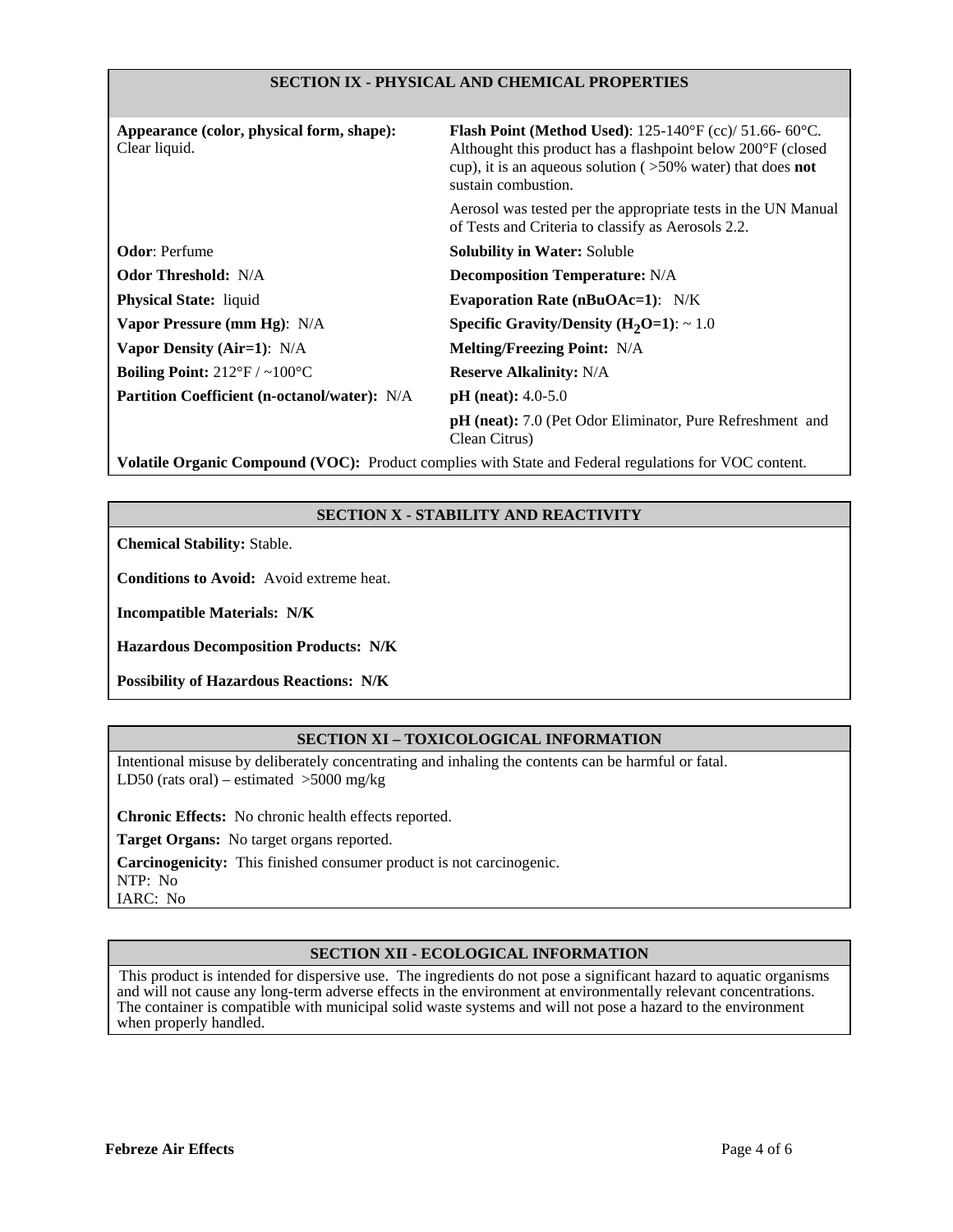## **SECTION XIII - DISPOSAL CONSIDERATIONS**

**Waste Disposal Method**: Disposal is to be performed in compliance with federal, state/provincial and local regulations. Aerosol cans, when disposed as waste, are regulated as D003 reactive hazardous waste in some States because of their potential to explode when heated. Check with your State/provincial environmental agency for guidance. Do not landfill liquid. Incinerate all expelled liquid.

*Non-Household Setting (federal)*: For individual bottles, expel liquid, collect and incinerate. Puncture container and send as scrap metal for recycling.

*Non-Household Setting (California)*: Hazardous, in accordance with 22 CCR 66261.20 through 22 CCR 66261.24

*Household Use:* Consumer may discard empty container in trash, or recycle where facilities exist.

## **SECTION XIV - TRANSPORT INFORMATION**

**Transportation Information –** Products covered by this MSDS, in their original form, are regulated for transportation.

For finished packaged product transported by ground (US DOT): **Consumer Commodity ORM-D.**  For finished packaged product transported by sea (IMDG): UN1950, Aerosols, 2.2 For finished packaged product transported by air (IATA): **ID8000 Consumer Commodity, 9** 

# **SECTION XV - REGULATORY INFORMATION**

## **UNITED STATES - FEDERAL**

All intentionally-added components of this product are listed on the US TSCA Inventory.

EPA Registration Number: Not Applicable

SARA chemicals: This product contains the following SARA 313/302/304/311/312 chemicals: NONE

# **STATES:**

This product is not subject to warning labeling under California Proposition 65.

#### **State Right-to-Know and CERCLA:**

The following ingredients present in the finished product are listed on state right-to-know lists or state worker exposure lists:

| Ingredient | CAS#          | Level | States |    |    | <b>CERCLA RO</b>      |   |         |
|------------|---------------|-------|--------|----|----|-----------------------|---|---------|
| Ethanol    | $64 - 17 - 5$ | 1-5%  | IL     | MA | NJ | $\mathbf{p}_{\Delta}$ | w | 100 lbs |

#### **Canada**

All ingredients are CEPA approved for import to Canada by Procter & Gamble. This product has been classified in accordance with the hazard criteria of the Canadian Controlled Products Regulations (CPR) and this MSDS contains all information required by the Controlled Products Regulations.